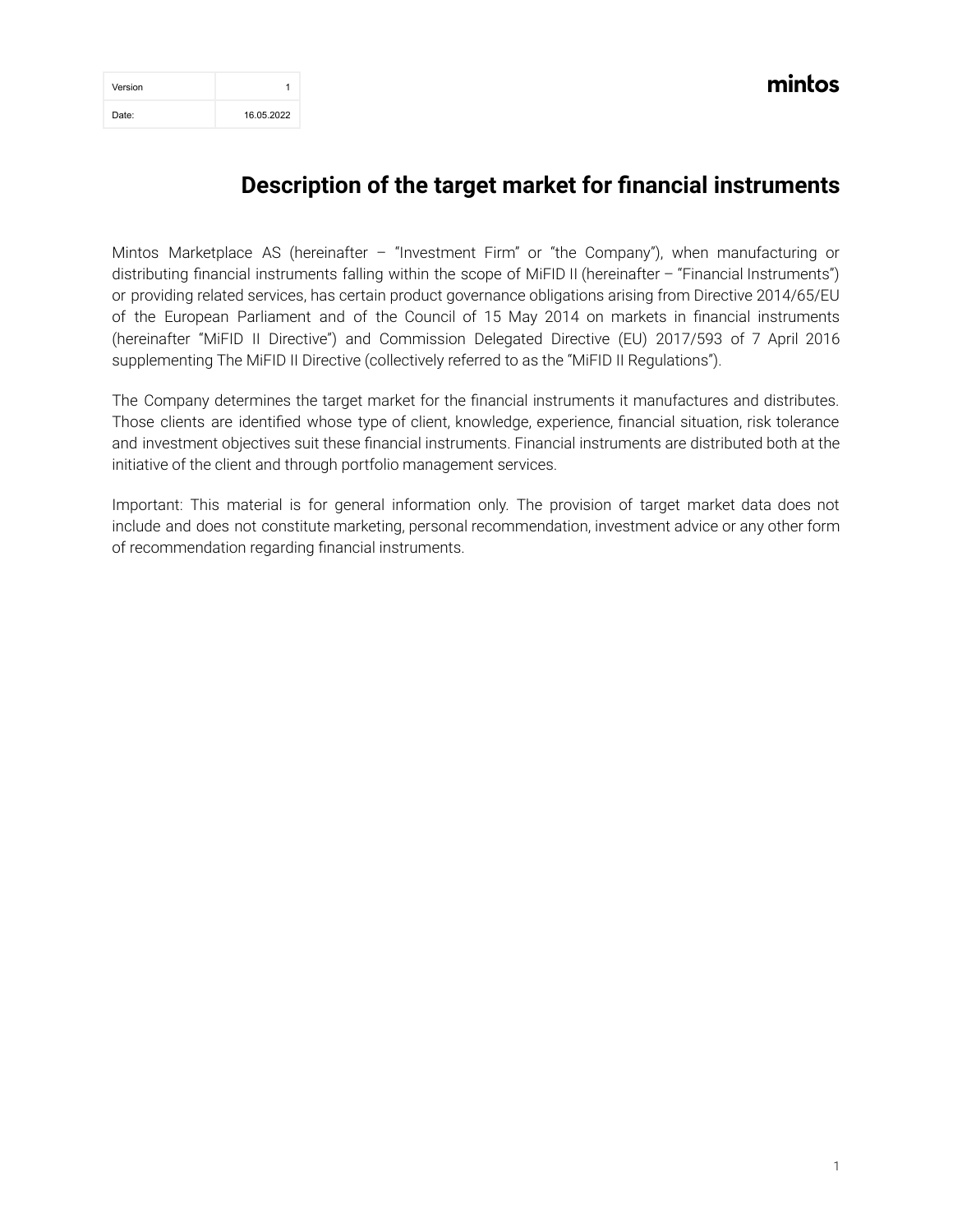## mintos

## Criteria for defining and distributing the target market

| Criteria                                 | Description                                                                                                                                                                                                                                                                                                                                                                                                                                    | Attribute                                                                                                                                                                                                                                                                                                                                                                                                                                                                                                                                                                                                                                                                                                                                                                                                                                                                                                                                                                                                                                                                                                                                                                                                                                                                                                                                                                                                                                                                           |
|------------------------------------------|------------------------------------------------------------------------------------------------------------------------------------------------------------------------------------------------------------------------------------------------------------------------------------------------------------------------------------------------------------------------------------------------------------------------------------------------|-------------------------------------------------------------------------------------------------------------------------------------------------------------------------------------------------------------------------------------------------------------------------------------------------------------------------------------------------------------------------------------------------------------------------------------------------------------------------------------------------------------------------------------------------------------------------------------------------------------------------------------------------------------------------------------------------------------------------------------------------------------------------------------------------------------------------------------------------------------------------------------------------------------------------------------------------------------------------------------------------------------------------------------------------------------------------------------------------------------------------------------------------------------------------------------------------------------------------------------------------------------------------------------------------------------------------------------------------------------------------------------------------------------------------------------------------------------------------------------|
| Client type                              | The status of the client for<br>whom the specific financial<br>instrument is intended.<br>This statement is provided in<br>accordance with the Financial<br>Instruments Market Law of the<br>Republic of Latvia and MiFID II<br>client classifications.                                                                                                                                                                                        | 1. Private client.<br>2. Professional client.<br>3. Eligible counterparty.                                                                                                                                                                                                                                                                                                                                                                                                                                                                                                                                                                                                                                                                                                                                                                                                                                                                                                                                                                                                                                                                                                                                                                                                                                                                                                                                                                                                          |
| Client<br>knowledge<br>and<br>experience | Knowledge and experience<br>related to the financial<br>instrument that helps to<br>understand the structure, type,<br>characteristics and risks of the<br>financial instrument. In some<br>cases, knowledge and<br>experience may be considered<br>as complementary criteria, i.e.<br>an investor with minimal<br>experience may be an<br>appropriate target client if the<br>lack of experience is<br>compensated by extensive<br>knowledge. | 1. Basic investor<br>(cannot make an investment decision based on the information<br>provided in the base prospectus of the financial instrument):<br>- lack of knowledge or very limited knowledge of financial<br>instruments<br>- no experience in transactions with financial instruments.<br>2. Informed investor<br>may make an investment decision based on the information<br>provided in the base prospectus; able to understand the nature/risks<br>of a particular financial instrument (including if the financial<br>instrument belongs to the category "complex financial instrument"<br>according to MiFID II classification, then these specific aspects)<br>based on existing knowledge and experience:<br>- intermediate knowledge of financial instruments and products<br>- experience in transactions with financial instruments.<br>3. Advanced investor<br>may make an investment decision based on the information<br>provided in the base prospectus; able to understand the nature/risks<br>of a particular financial instrument (including if the financial<br>instrument belongs to the category "complex financial instrument"<br>according to the MiFID II classification, then these specific aspects<br>are understood), based on existing knowledge and experience:<br>- good knowledge of financial instruments and products.<br>- experience in transactions with financial instruments<br>- has professional experience in the financial sector |
| Client's ability<br>to incur<br>losses   | The client's ability to take on<br>financial liabilities (from small<br>losses to total losses). The<br>criterion indicates the<br>percentage of potential losses<br>that the target clients should<br>be able and willing to incur, as<br>well as the existence of<br>additional payment obligations<br>that could exceed the amount<br>invested.                                                                                             | 1. Losses are not acceptable.<br>The investor is not able to suffer a loss of the invested amount.<br>2. Limited losses are acceptable.<br>The investor is able to incur limited losses based on the historical<br>loss-to-return ratio of the product.<br>3. Loss for the full amount of the investment.<br>The investor is able to incur losses in the amount invested.<br>4. Losses over the amount initially invested                                                                                                                                                                                                                                                                                                                                                                                                                                                                                                                                                                                                                                                                                                                                                                                                                                                                                                                                                                                                                                                           |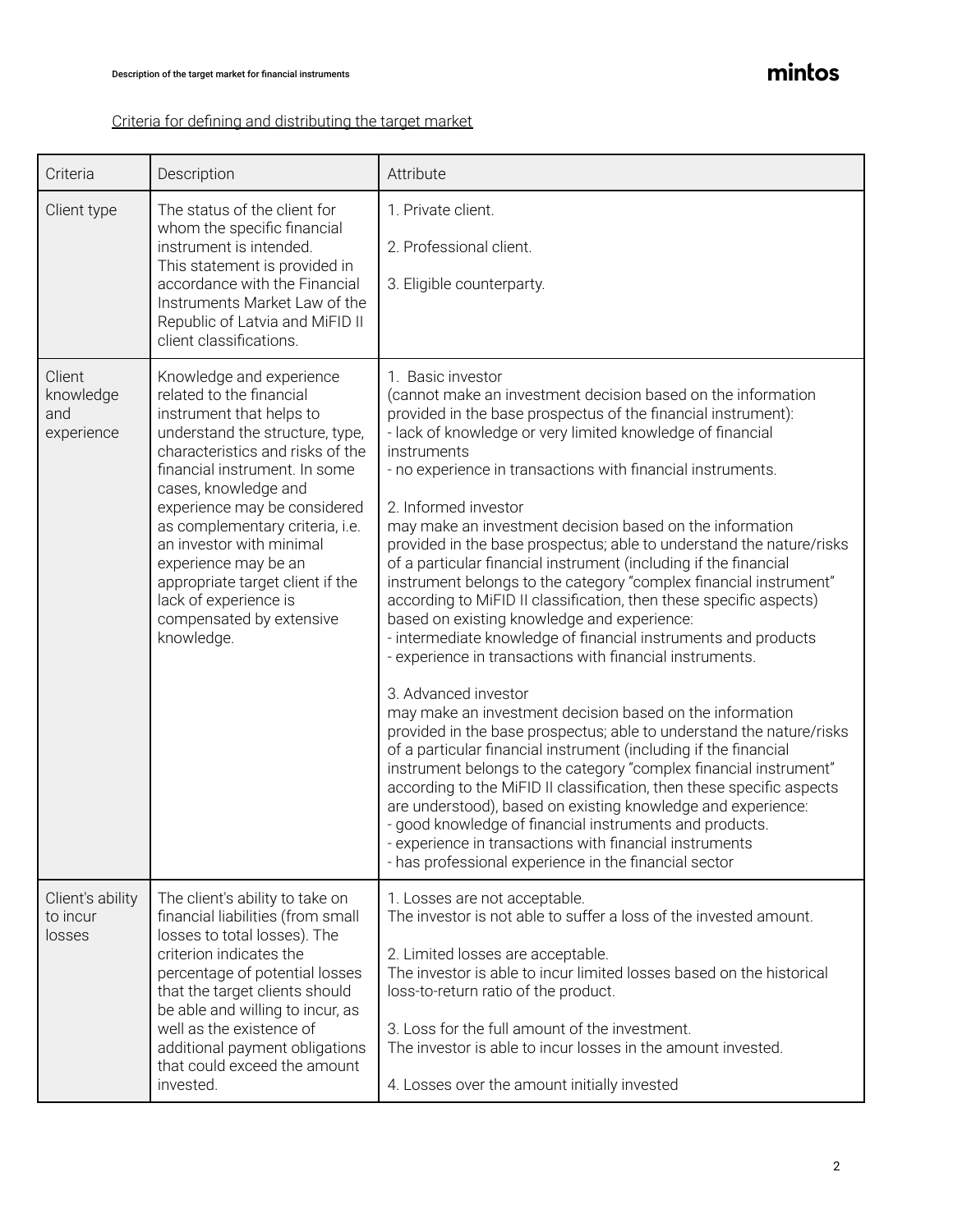|                                                                                                                           |                                                       | The investor is able to incur losses exceeding the amount invested.                                                                                                                                      |  |
|---------------------------------------------------------------------------------------------------------------------------|-------------------------------------------------------|----------------------------------------------------------------------------------------------------------------------------------------------------------------------------------------------------------|--|
| Risk tolerance<br>and<br>compatibility<br>of the<br>risk/reward<br>profile of the<br>product with<br>the target<br>market | Client's general attitude<br>towards investment risks | PRIIPs product<br>PRIIPs SRI methodology for assessment of tolerable risk level from 1<br>(lowest risk) to 7 (highest risk)                                                                              |  |
|                                                                                                                           |                                                       | Internal methodology                                                                                                                                                                                     |  |
|                                                                                                                           |                                                       | 1. Low level<br>The investor does not want to undertake the investment risk or<br>accept the risk of losing any of the invested amount                                                                   |  |
|                                                                                                                           |                                                       | 2. Intermediate level<br>The investor is ready for a short-term decrease in the value of the<br>investment and is ready to accept lower liquidity in return for an<br>increase in value in the long run. |  |
|                                                                                                                           |                                                       | 3. High level<br>The investor is ready for significant fluctuations in the value of the<br>investment up to the loss of the entire amount invested, in return for<br>the potential for maximum return.   |  |
| Client<br>objective and<br>needs                                                                                          | Client's investment objectives                        | Profitability                                                                                                                                                                                            |  |
|                                                                                                                           |                                                       | 1. Preservation of value.<br>The investor's goal is to maintain the value of the investment by<br>demanding high liquidity with minimal or no fluctuations.                                              |  |
|                                                                                                                           |                                                       | 2. Increase in value.<br>The investor's goal is to increase the value of the investment                                                                                                                  |  |
|                                                                                                                           |                                                       | 3. Income.<br>The investor's goal is to maximize the current return on investment                                                                                                                        |  |
|                                                                                                                           |                                                       | 4. Speculation                                                                                                                                                                                           |  |
|                                                                                                                           |                                                       | Investment term                                                                                                                                                                                          |  |
|                                                                                                                           |                                                       | 1. Less than a year                                                                                                                                                                                      |  |
|                                                                                                                           |                                                       | 2. From 1 year to 5 years                                                                                                                                                                                |  |
|                                                                                                                           |                                                       | 3. Over 5 years                                                                                                                                                                                          |  |
| Distribution<br>strategy                                                                                                  | Investment product distribution<br>channels           | 1. Execution only.                                                                                                                                                                                       |  |
|                                                                                                                           |                                                       | 2. Execution with appropriateness assessment.                                                                                                                                                            |  |
|                                                                                                                           |                                                       | 3. Investment advice.                                                                                                                                                                                    |  |
|                                                                                                                           |                                                       | 4. Portfolio management service.                                                                                                                                                                         |  |